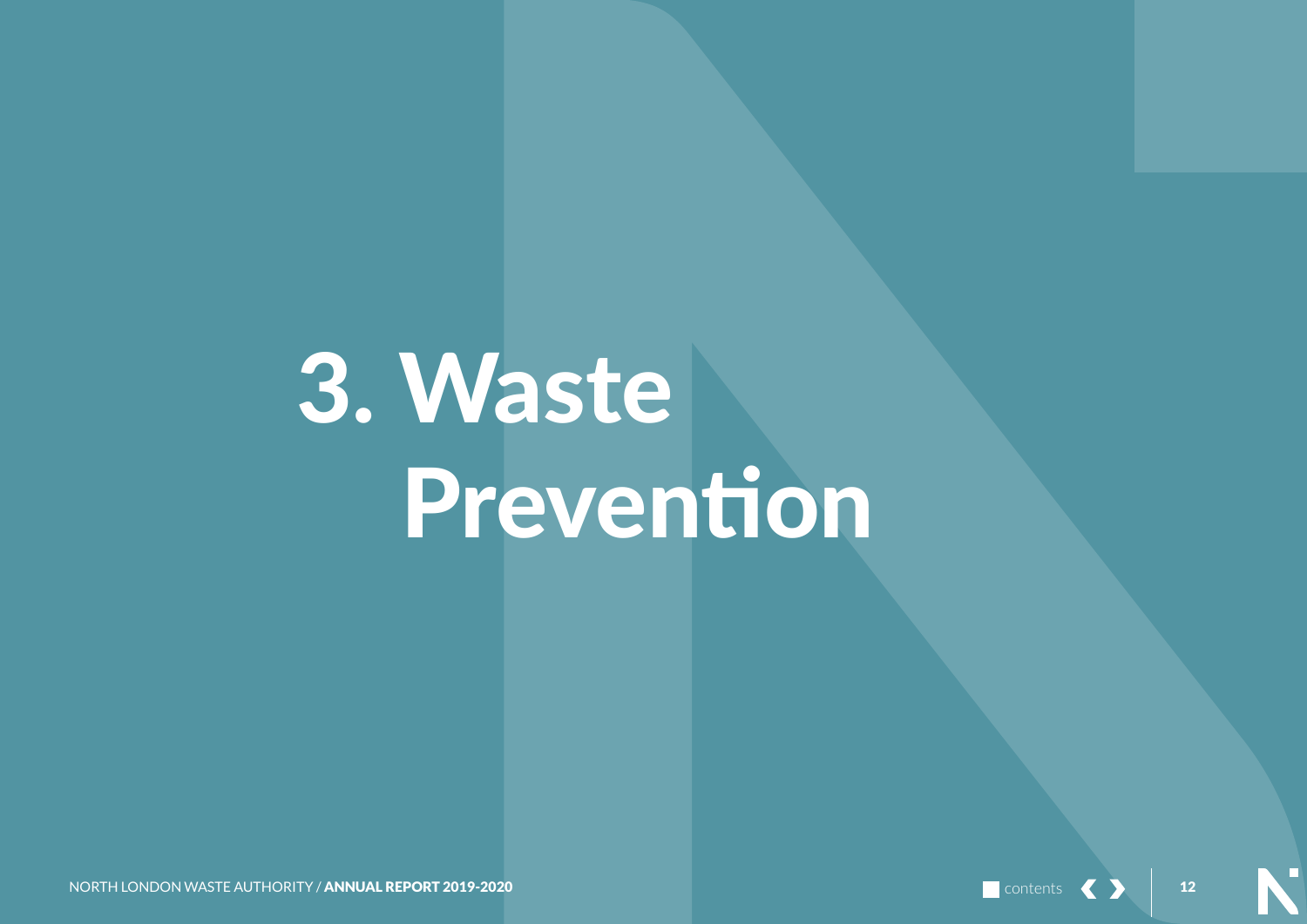# 3. Waste Prevention

- 3.1 The best waste management option for north London residents is to avoid the production of waste in the first place and thereby reduce the environmental impact and cost of collecting and treating it. Since 2006, North London Waste Authority (NLWA) (the Authority) has delivered a progressively more ambitious waste prevention programme in partnership with the seven constituent boroughs to encourage a reduction in collected waste. Despite the challenges imposed by COVID-19 towards the end of the 2019-20 financial year, the Authority was able to further develop some of the existing programmes of behavioural change as well as introducing some new initiatives.
- 3.2 There were three key themes to the work:
	- Reducing food waste
	- Encouraging the reuse of furniture
	- Exchanging and mending clothes
- 3.3 The programme also included face-to-face communication with residents to increase recycling, which is reported upon elsewhere in this report.
- 3.4 Additional programmes of activity were delivered to reduce the amount of single-use plastic that is disposed of and encourage a reduction in unwanted mail, as well as to encourage a reduction in the number of disposable nappies that are thrown away. The following sections of the report set out the achievements in each area.



3.5 The 2019-20 financial year was the second year of the two-year North London Waste Prevention Plan 2018-20 (the Plan), the overall aim of which was to reduce waste arisings in north London by 20,000 tonnes over the two years.

# Food waste prevention

- 3.6 One of the Authority's strategic priorities is to reduce the amount of food waste that is thrown away in north London. During 2019-20, NLWA officers and contractors delivered an extensive outreach programme, speaking to 10,934 people face to face at roadshows, public events and stalls in supermarkets. The average household can save up to £600 each year by reducing the amount of food waste they throw away.
- 3.7 The food waste prevention outreach programme was supplemented by social media activity, which was used to share practical advice about food waste prevention. Table 1 below shows the breakdown of events and conversations by borough and details of social media activity. Further details of communications activity is included in Section 8 of this report: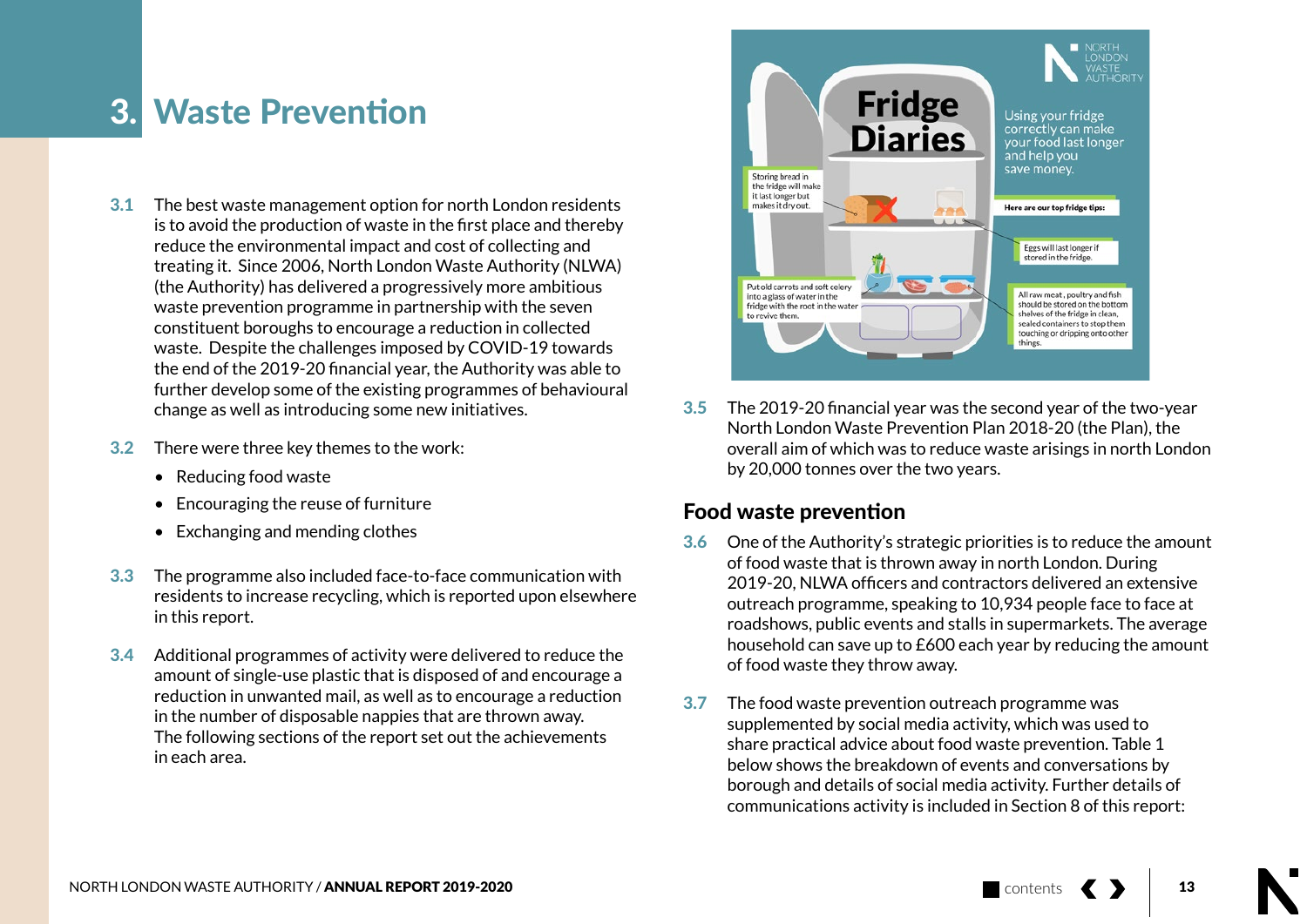| <b>Borough</b>                     | <b>Events</b><br>delivered | <b>Number of</b><br>conversations<br>about food<br>waste | <b>Impressions</b><br>on social<br>media | <b>Engagements</b><br>on social<br>media |
|------------------------------------|----------------------------|----------------------------------------------------------|------------------------------------------|------------------------------------------|
| <b>Barnet</b>                      | 17                         | 1,451                                                    | 4,298                                    | 55                                       |
| Camden                             | 20                         | 1,997                                                    | 5,070                                    | 60                                       |
| Enfield                            | 17                         | 1,375                                                    | 2,308                                    | 23                                       |
| Hackney                            | 12                         | 1,390                                                    | 2,309                                    | 33                                       |
| Haringey                           | 13                         | 1,025                                                    | 2,847                                    | 41                                       |
| Islington                          | 21                         | 2,295                                                    | 5,555                                    | 60                                       |
| Waltham<br>Forest                  | 13                         | 1,401                                                    | 3,233                                    | 19                                       |
| Activity across all seven boroughs |                            |                                                          | 14,298                                   | 209                                      |
| <b>Total</b>                       | 113                        | 10,934                                                   | 39,918                                   | 500                                      |
| 2018/19<br>comparison              | 114                        | 13,510                                                   | 52,821                                   | 1,287                                    |

Table 1. Events, conversations and social media activity about food waste prevention during 2019-20

(1) Impressions are the number of times adverts or posts are seen by online users (2) Engagements mean when someone 'likes', shares or comments on your content

- 3.8 The total number of events attended by NLWA included 28 information stalls held in supermarkets, 35 stalls at large outdoor events, nine events in colleges and universities, 14 events in offices during 'Green Office Week', seven outdoor cookery demonstrations (Waste Less, Lunch Free events), 13 parent sessions held as part of a schools waste prevention project, one event as part of the 'Save Your Spuds' project, four events during European Week for Reduction and two events during Zero Waste Week.
- 3.9 NLWA officers also delivered 14 food waste prevention presentations and workshops. Groups that benefitted included Grahame Park Community Drop-In and Independent Living Group (Barnet), the Tamil Group (Enfield), Ihsan Children's Centre (Hackney) and Holmcroft House residents (Waltham Forest).
- 3.10 The programme of food waste prevention activity also included displays in north London libraries. At the year-end there were 18 food waste prevention displays across all seven north London boroughs.
- 3.11 Potatoes and bread are two of the most wasted items of food. Following on from the success of a 2018-19 bread waste prevention project called 'Save A Crust', a new initiative, 'Save Your Spuds', was developed with a focus on potatoes. The project aimed to raise awareness of the amount of potatoes that go to waste and to provide north London residents with tips and advice to make the most of the potatoes they buy. The project included:
	- A high-profile event on 29 February 2020 at Edmonton Green Shopping Centre in Enfield, which included a cooking demonstration and distribution of free samples of the recipes prepared.
	- Seven free-of-charge cookery workshops which were to be held in north London schools at the end of the school day. Due to school closures as a result of the COVID-19 outbreak, only three of the seven workshops took place.

contents <>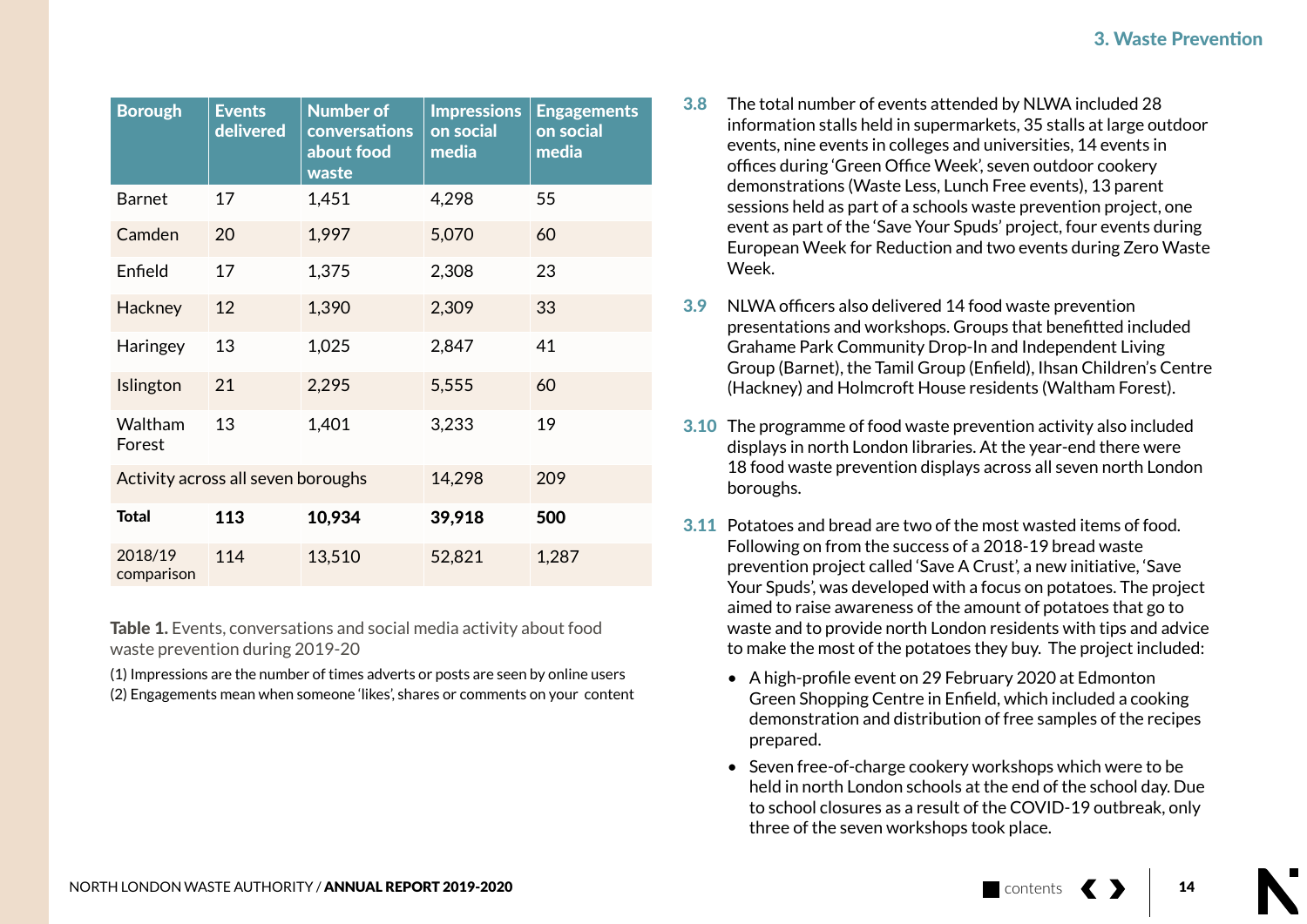# Encouraging furniture reuse

- 3.12 Furniture is the second of the priorities in the waste prevention plan. Although furniture is thrown away less frequently than food, it is bulky and heavy and often has a relatively high potential for reuse and upcycling.
- 3.13 On 16 November 2019, NLWA delivered the London Upcycling Show and Competition for the fourth consecutive year. Groundwork London was contracted to organise both the competition and show, which are focal points for encouraging furniture reuse in north London. The show took place during the European Week for Waste Reduction (EWWR), which ran from 16 to 24 November 2019.



- 3.14 The London Upcycling Show and Competition consisted of two elements:
	- An **upcycling competition** for north London residents which ran from 23 September to 13 October 2019. The 21 entrants were given a piece of unwanted furniture which they had to upcycle in time for the show. The competition was judged by Tommy Walsh of BBC's 'Groundforce' show and vlogger Georgina Burnett (The Home Genie). Two free workshops were also organised for competition entrants so they could borrow tools and seek expert advice. The workshops took place at one of two Groundwork London reuse hubs in north London - 'the Loop' in Hackney.
	- A one-day exhibition featuring the judging of the competition, announcement of winners and award of prizes, demonstrations and workshops, as well as exhibits from a range of reuse, repair and upcycling organisations of furniture, textiles, electrical items and home wares.
- 3.15 The exhibition was attended by 366 visitors and included 21 stalls. In 2018-19 there were 341 visitors and 20 stalls. Seven of the stall holders provided information and ran interactive activities and demonstrations on their stalls. Activities ranged from learning to use wood-cutting power tools and making door signs, to children's activities.
- 3.16 The Show was supported by Waltham Forest Borough of Culture volunteers who helped make the event a part of the borough's cultural events for 2019. The volunteers made a valuable contribution to the event and in particular engaged many more participants than in previous years in providing feedback about the event.
- 3.17 Communications activity to extend the impact of the show and raise the profile of the event is included in Section 8.16.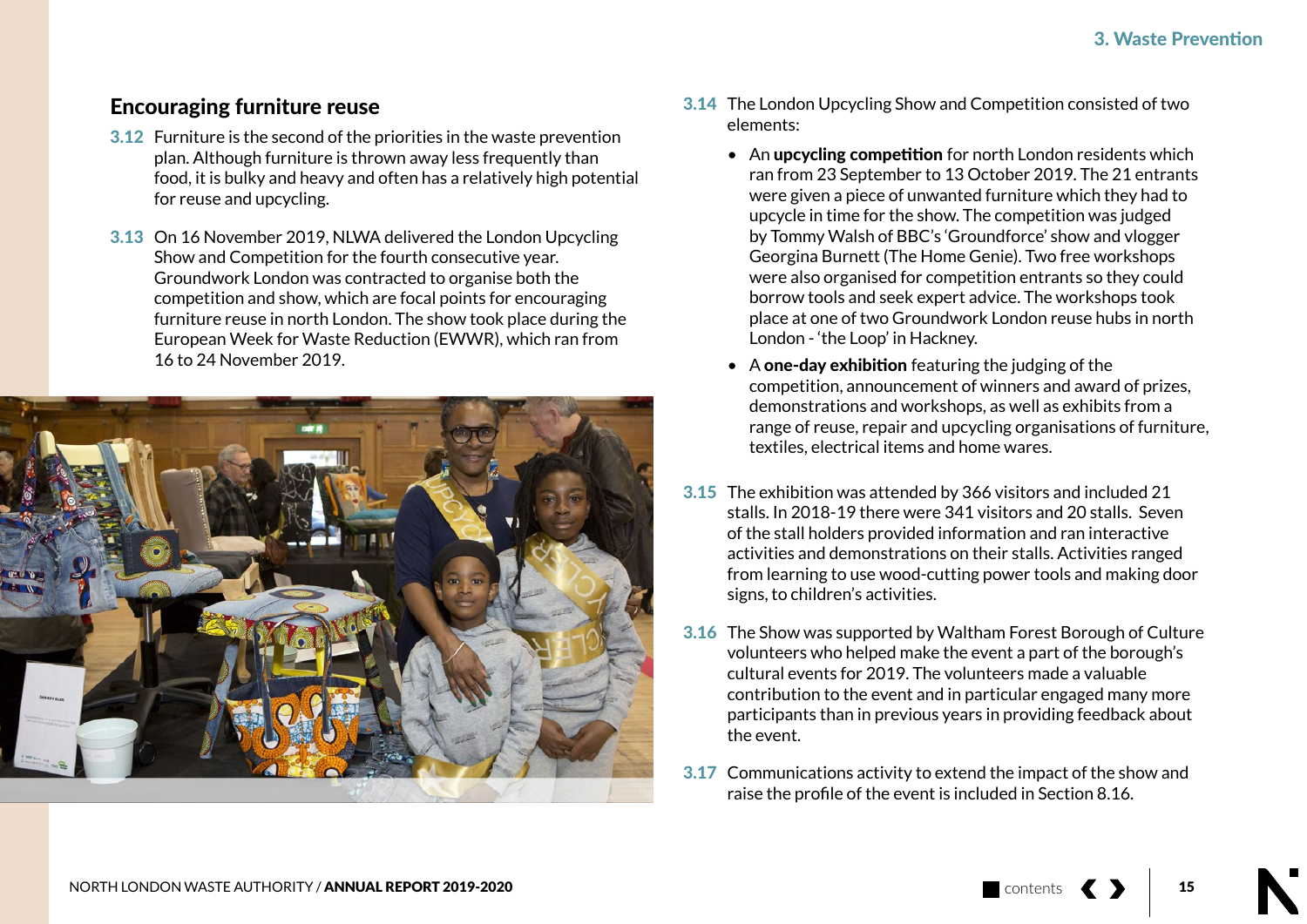## Exchanging and mending clothes

- 3.18 Between September 2019 and February 2020, the Authority delivered 21 Repair Café events (three in each north London borough). This year's Repair Cafés built on some trial events delivered in 2018-19.
- 3.19 Overall, 297 residents participated in the 21 repair cafes. A total of 495 items weighing 1.5 tonnes were brought for repair, out of which 422 items (1.3 tonnes) were fully or partly repaired. Attendance was higher, (297 compared to 240) as was the number of items brought for repair (495 compared to 262), compared to the previous year.
- 3.20 In addition to potentially repairing an item, the repair specialists explained the fixing process so that the owner could repair the items themselves in the future.
- 3.21 NLWA also contracted Olga Agency to deliver 14 clothes swap or Swish and Style events, which also included clothing repair and upcycling workshops.
- 3.22 The aim of the events was to attract at least 640 residents and divert a minimum of 1.2 tonnes of textiles via reuse, repair and upcycling. Unfortunately, due to the COVID-19 outbreak, the final two events were cancelled. However, the project still exceeded its objectives; the 12 events attracted 1,059 attendees and diverted more than 2.5 tonnes of textile waste from disposal.

#### IMPACT

More than 2.5 tonnes of textiles diverted from disposal at 12 swish and style events

# Additional waste prevention activity

3.23 Additional activity during the year included a waste prevention education programme designed to encourage behavioural change amongst pupils, with supporting activities for parents and school staff. The aim was to increase knowledge of the waste hierarchy and waste prevention practices that could be embedded into everyday life in school and at home. Fourteen schools were involved in the project. Based on waste audit data from start and end of project waste audits, the project was responsible for a total decrease of 41% in waste arisings from participating schools.

#### IMPACT

Waste volumes decreased by 41% from the 14 schools participating in the NLWA waste education project.

Source: Results of audits in participating schools.

- 3.24 With single-use plastics still high on the public agenda (and highlighted in the Defra Resources and Waste Strategy) in July 2018 NLWA initiated a new project called Low Plastic Zones. The aim of the project was to provide a demonstration that retail businesses could successfully be prompted and assisted to reduce single-sue plastic, in turn supporting a reduction in the amount of single-use plastics thrown away across north London. Borough officers, in liaison with Authority Members, selected an area in their respective boroughs and visited businesses located within that area to encourage them to sign up to a North London Charter of Commitment to reduce single-use plastic.
- 3.25 To participate in the initiative a business had to commit to eradicate a minimum of one single-use plastic item from a range of options. Once a business achieved the required standard,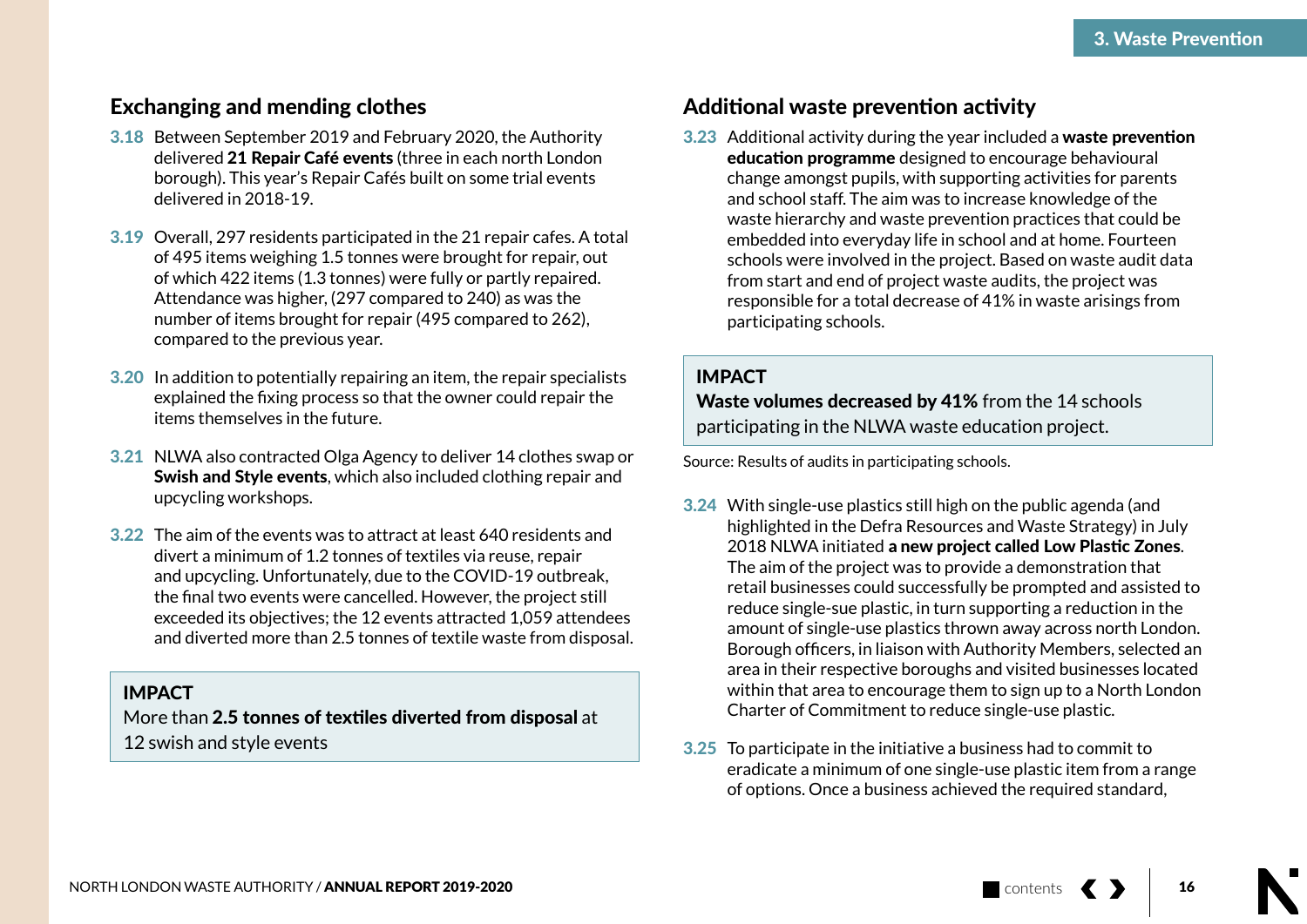it would then be accredited as being 'low plastic'. For an area to be accredited as a Low Plastic Zone more than 50% of the businesses operating in the area had to be accredited as 'low plastic'. Farringdon in Islington was the first area to be accredited and the launch event took place on 5 February 2020 at Crowcross Street in Farringdon.

#### IMPACT

First Low Plastic Zone launched in Farringdon, more than 50% of businesses took action to eradicate single-use plastic items.

- 3.26 The project is still underway and four out of seven north London boroughs (Camden, Enfield, Islington and Waltham Forest) have areas which have been accredited as 'Low Plastic Zones'. Work in Hackney and Haringey is still in progress whilst Barnet is in the process of selecting a suitable area of focus.
- 3.27 NLWA continues to pay a subsidy of £54.15 per baby to parents in north London who use reusable nappies rather than disposable ones. The level of subsidy reflects the saving to NLWA of not having to dispose of the nappies in the waste stream. There are two schemes offered to the boroughs: a voucher scheme where parents receive a voucher that can be redeemed against the cost of a reusable nappy and a cash-back scheme where parents can claim back the subsidy after they have purchased the nappies. The voucher scheme, administered by Real Nappies for London (RNfL) includes as members: Camden, Enfield, Hackney, Haringey, Islington and Waltham Forest. Barnet is a member of the cashback scheme.
- 3.28 The uptake of the reusable nappy scheme subsidy more than doubled in 2019-20 compared to 2018-19 (rising from 699 vouchers/cash-back claims in 2018-19 to 1,723 in 2019-20. The estimated tonnage of waste avoided as a result was 823 tonnes.

### IMPACT

An estimated 823 tonnes of nappy waste avoided as a result of the reusable nappy scheme

3.29 On 28 February 2020 the Authority held its sixth North London Waste Prevention Exchange one-day conference at the Inmarsat Conference Centre in Islington. Environment Media Group was commissioned to assist with promoting and delivering the event. The theme of the event was 'embedding reuse and repair into everyday life' with a focus on reuse and repair of items such as furniture and textiles. The free conference was attended by 110 delegates, including officers from central government, regional authorities, local authorities and the third and private sectors.



3.30 For the third year, the Authority established and distributed funding through an annual Waste Prevention Community Fund. The Fund provides local community organisations with financial support to develop new approaches and initiatives for tackling waste prevention and to extend the reach and impact of waste prevention activity in north London. Five projects were funded in 2019-20: